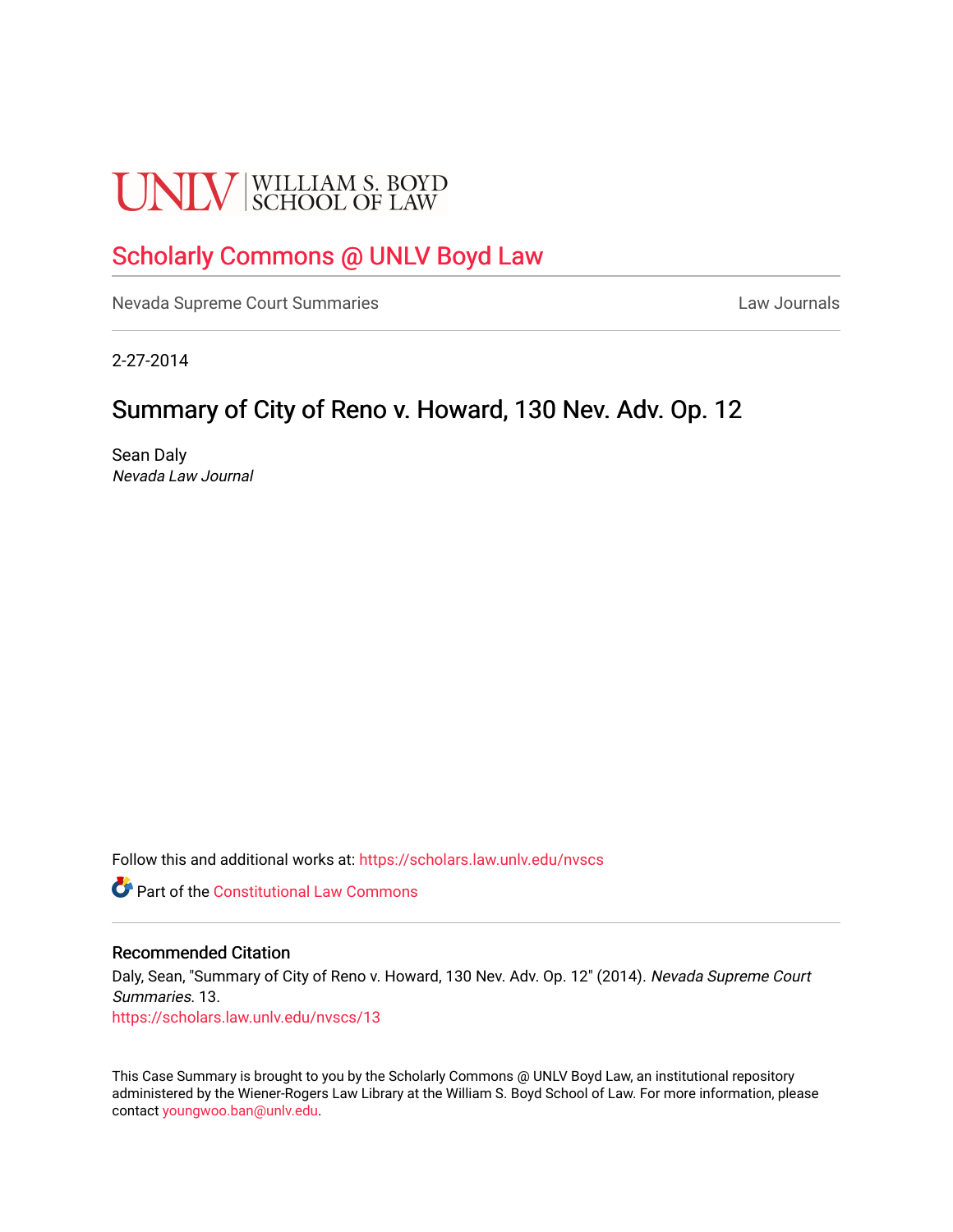*City of Reno v. Howard*, 130 Nev. Adv. Op. 12 (Feb. 27, 2014) 1

### CONSTITUTIONAL LAW: CONFRONTATION CLAUSE

#### **Summary**

The Court determined whether the "substantial-and-bona-fide-dispute" requirement under NRS 50.315(6) violated the Confrontation Clause, given the U.S. Supreme Court's recent decision in *Melendez-Diaz v. Massachusetts*.

#### **Disposition**

In light of *Melendez-Diaz*, the requirement of NRS 50.315(6)—that a defendant must establish a substantial and bona fide dispute regarding the facts in a declaration made and offered as evidence pursuant to NRS 50.315(4)—impermissibly burdens the right to confrontation.

#### **Factual and Procedural History**

The City of Reno (City) charged Cheryl Lee with misdemeanor driving under the influence in Reno Municipal Court. The City sought to introduce into evidence the declaration of the phlebotomist who collected Lee's blood for evidentiary testing. Lee objected to the admission of the declaration on Confrontation Clause grounds, and the municipal court sustained the objection. Subsequently, the City petitioned the district court for a writ of mandamus to compel the municipal court to admit the declaration into evidence. The district court denied the petition, stating that such an admission would have violated Lee's rights under the Confrontation Clause. The City then appealed.

#### **Discussion**

#### *This court has jurisdiction to hear this appeal.*

This Court has jurisdiction to review orders granting or refusing to grant mandamus pursuant to NRS 2.090(2). Furthermore, the Court may hear an appeal from a final judgment entered in an action commenced in the court in which judgment is rendered pursuant to NRAP 3A(b)(1). In matters where the only issue is a petition for writ of mandamus, a district court's order denying the petition constitutes a "final judgment within the meaning of NRAP 3A(b)(1)."<sup>2</sup> As the City's petition was the only issue before the district court, this Court has jurisdiction to hear the appeal.

#### *The declaration is testimonial.*

The Confrontation Clause states that "the accused shall enjoy the right . . . to be confronted with the witnesses against him."<sup>3</sup> Under this clause, testimonial hearsay against a

 $1$  By Sean Daly.

<sup>&</sup>lt;sup>2</sup> Ashokan v. State, Dep't of Ins., 109 Nev. 662, 665, 856 P.2d 244, 246 (1993).

<sup>&</sup>lt;sup>3</sup> U.S. CONST. amend. VI.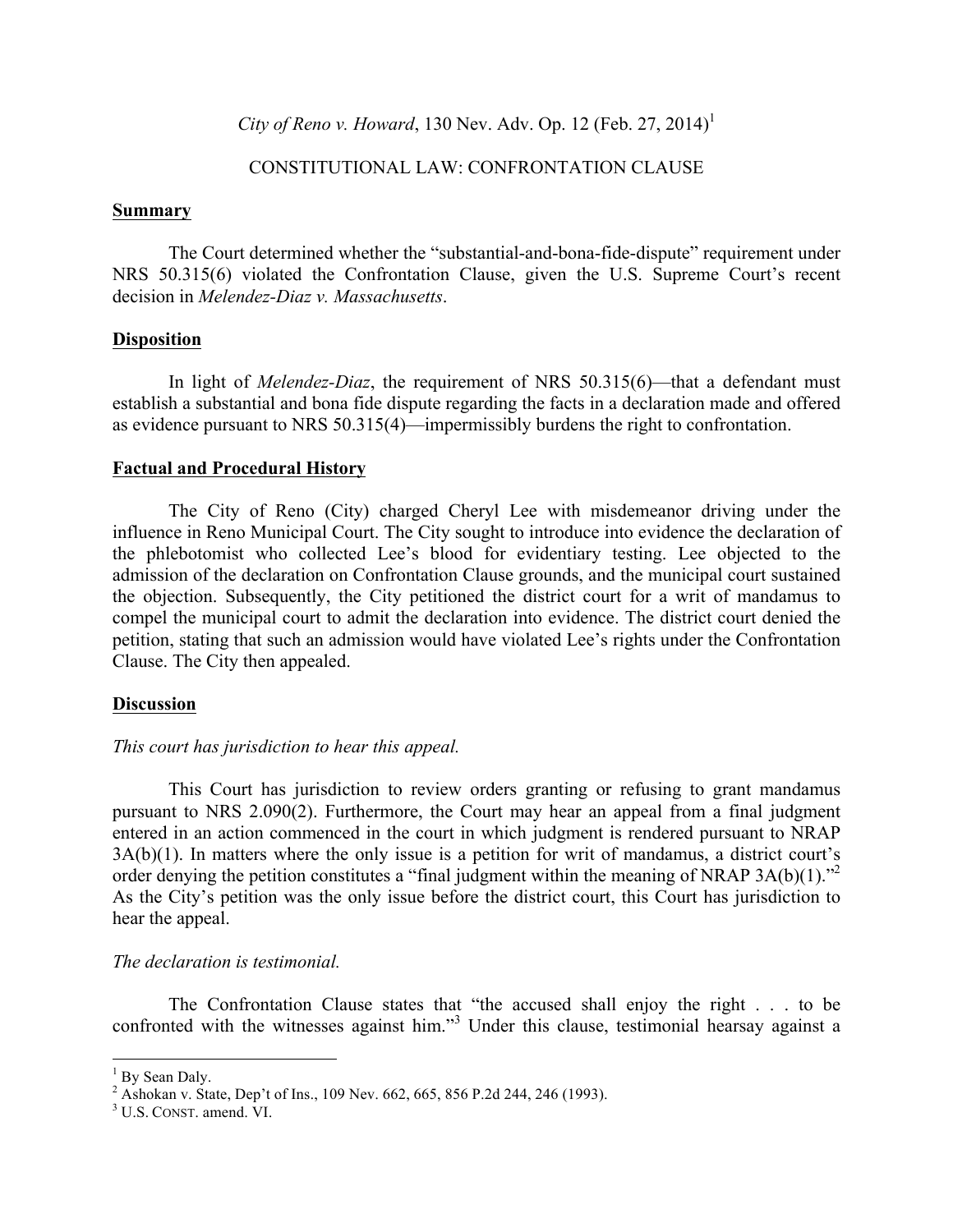criminal defendant is prohibited unless the declarant is unavailable and the defendant had a prior opportunity to cross-examine the declarant.4 This Court has previously held that declarations made and offered pursuant to NRS 50.315(4) are testimonial hearsay.<sup>5</sup>

NRS 50.315(4) allows a declaration made under penalty of perjury by a person who collects blood from a subject for evidentiary testing to be admitted to prove (1) the declarant's occupation, (2) the identity of the subject, and (3) that the declarant kept the sample in his custody until delivering it to another identified person. The parties do not dispute that the declaration at issue was testimonial hearsay under NRS 50.315(4). As the record does not suggest that the phlebotomist was unavailable, or that Lee had a prior opportunity to crossexamine the phlebotomist, the declaration must be excluded unless Lee validly waived her confrontation rights.

#### *NRS 50.315(6) impermissibly burdens confrontation rights.*

The City argued that Lee validly waived her right to confront the phlebotomist by failing to show a substantial and bona fide dispute regarding the declaration under NRS 50.315(6). Lee argued that the statute impermissibly burdened her right to confront her accusers, and that the U.S. Supreme Court's decision in *Melendez-Diaz* compelled this Court to overrule its prior decision in *City of Las Vegas v. Walsh*.

A criminal defendant may waive his or her confrontation rights by failing to raise a proper objection. Under Nevada law, a defendant waives the right to confront an NRS 50.315(4) declarant if they fail "to argue that a substantial and bona fide dispute exists regarding the affidavit or declaration of the phlebotomist who drew the defendant's blood."<sup>6</sup>

In *Melendez-Diaz*, the U.S. Supreme Court considered a statute that allowed reports of forensic analysis to be admitted into evidence without requiring the prosecution to call the analysts as witnesses, but rather allowing defendants to subpoena the analysts. Because the statute "shift[ed] the consequences of adverse-witness no-shows from the State to the accused," it was struck down.<sup>7</sup> Furthermore, the U.S. Supreme Court held that the Confrontation Clause puts the burden on the prosecution to present its witnesses, not on the defendant to bring those adverse witnesses into court.

The City argued that NRS 50.315(6) was a procedural rule, analogous to accepted "notice-and-demand" statutes that require a timely objection to the admission of testimonial hearsay. Lee argued that the statute placed the burden on defendants to establish a substantial and bona fide dispute, contrary to U.S. Supreme Court's decision in *Melendez-Diaz*. Although the constitutionality of NRS 50.315(6) was settled in *Walsh*, *Walsh* was decided before *Melendez-Diaz*, so the Court revisited the issue.

The Court took notice of a similar issue that had arisen in Kansas. Under Kansas law, a defendant had 14 days to object to the admission of a certificate of a person who collected blood for analysis, and the defendant had to state the grounds for the objection (*i.e.*, the defendant had to show that the conclusions of the certificate would be contested at trial).<sup>8</sup> The Kansas Supreme

 <sup>4</sup> Crawford v. Washington, 541 U.S. 36, 68 (2004).

<sup>&</sup>lt;sup>5</sup> City of Las Vegas v. Walsh, 121 Nev. 899, 906, 124 P.3d 203, 207–08 (2005).<br>
<sup>6</sup> *Walsh*, 121 Nev. at 906, 124 P.3d at 208. <sup>7</sup> Melendez-Diaz v. Massachusetts, 557 U.S. 305, 324 (2009). <sup>8</sup> KAN. STAT. ANN. § 22-3437(a)